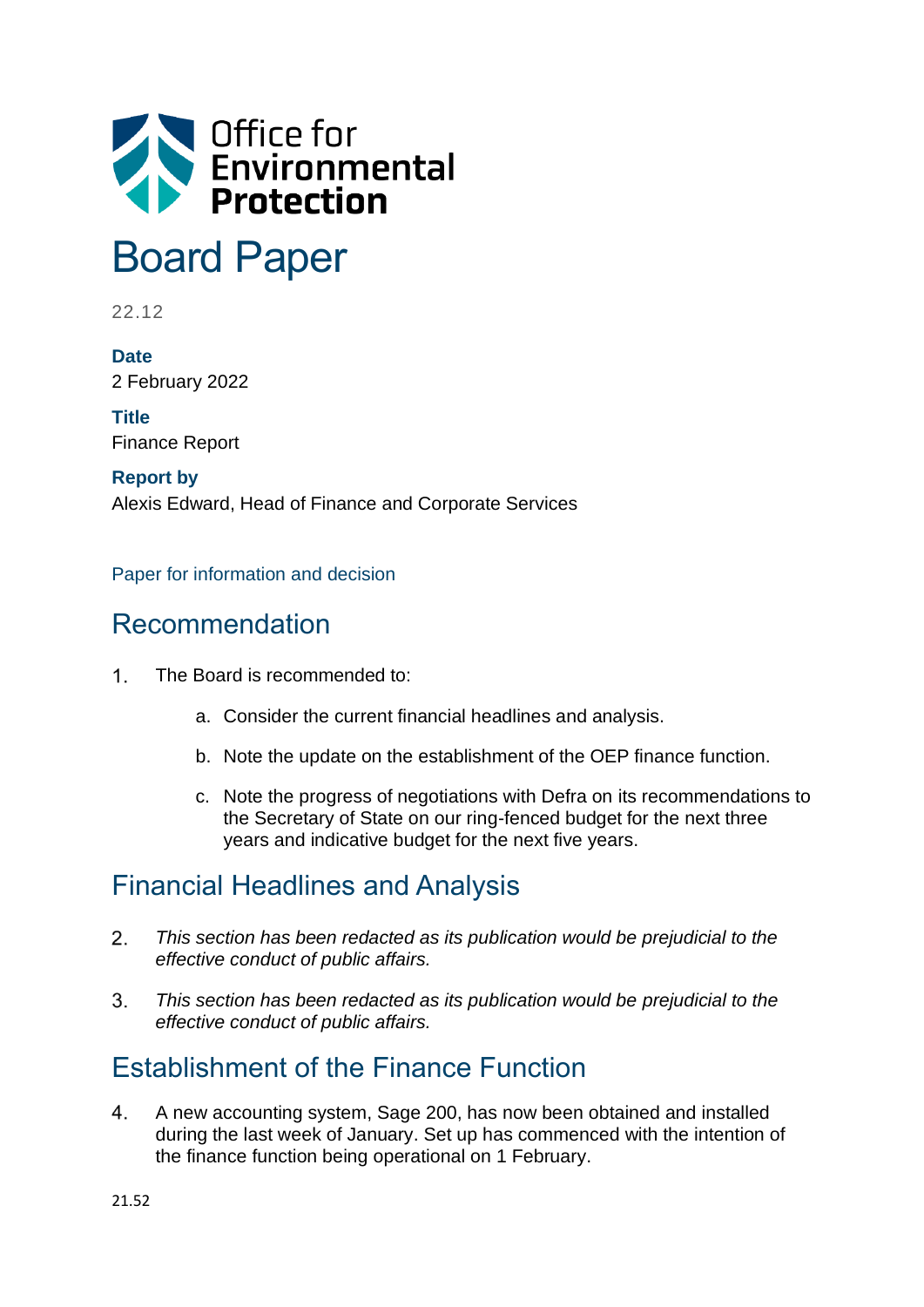As noted in the Delegation paper, the OEP financial policies and procedures,  $5<sub>1</sub>$ including procurement are currently being drafted and it is proposed that these will be tabled to ARAC and the Board by 31 March 2022. During the interim period (1 February to 31 March) the Board is requested to note that the Interim CEO has delegated authority to ensure sufficient financial management and control over the finance function, until such time that the policies and procedures have been agreed.

# Future years budget

- 6. The Board is aware that we have been in discussion with Defra's officials on the budget to be provided to the OEP in the next three to five years. These discussions have included both the arrangements through which that budget would be set, and the budget to be provided.
- $7.$ After our representations, Defra has created a bespoke governance process to evaluate the OEP's budgetary needs and make recommendations to the Secretary of State. This process aims to ensure that the scrutiny undertaken by Defra is protected from conflicts of interest which may arise through Defra's normal processes. In particular, the process is protected from other arm'slength bodies having sight of OEP's budget, or any influence on it. The process involves:
	- a. OEP's budget being scrutinised by Defra's central finance function, in a manner similar to any business case submitted for approval
	- b. The NETL Director, Edward Barker, chairs a specially convened Board to consider OEP's requests and the analysis undertaken. This Board (also attended by Defra finance) makes recommendation to the ERM DG (David Hill). OEP has rights of representation to the ERM DG, if needed
	- c. The ERM DG makes recommendations to the Secretary of State, as is established practice for all ALBs.
- 8. This Board will make recommendations for a budget for the OEP which is ringfenced for three years (the current spending review period), and indicative for a further two years. The mechanisms by which the ring-fence will be operationalised is still to be confirmed. It is expected to include:
	- a. That the OEP will not participate in an annual business planning process (save for any additional funding it seeks to bid for)
	- b. That the OEP will be protected from any in year efficiency or savings Defra seeks to realise, unless it identifies an underspend it wishes to return to Defra (when it will be expected to do so).
- 9. The further controls to be applied to the use of this budget are also yet to be fully settled, including any constraint on the OEP's operational headcount. *This*